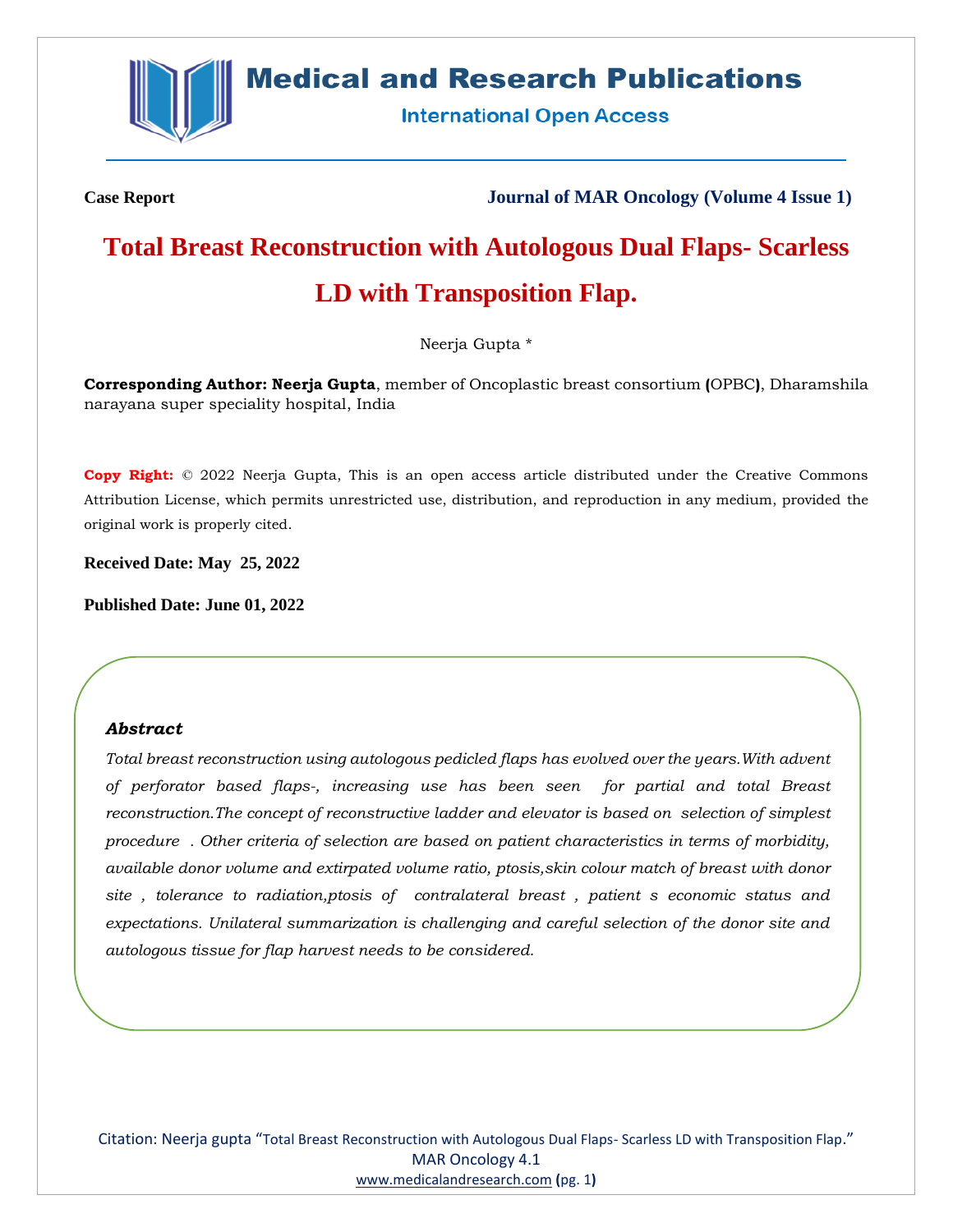#### **Introduction**

We present a case of benign phyllodes requiring nipple sparing mastectomy and reconstruction. Use of transposition flaps quoted in literature **(**Ref1**)** is an underutilised procedure These flaps help to harvest the tissue in lateral fold of chest wall without the need for a preoperative imaging in absence of previous radiation or scarring Myocutaneous LD has been the workhorse for partial or total breast reconstruction. The learning curve is easy and different modulation can be done to harvest large flaps and scarless LD **(**LD mini**)**. Both these techniques are versatile, carry less risk of losing flap vascularity and have a short learning curve.

#### **Description**

A 37-year female presented with large lump occupying entire left breast in a 36 C Breast The lump was growing since last few months. She stated that she had slight pain in the breast occasionally. She also mentioned that the lump was increasing rapidly in the last 2 months. She was married and had 3 kids, last delivery being 8 years back. Clinically, on examination, the lump was around 10x8 cm in the left breast with no palpable axillary nodes. The skin above the tumor was pinchable and Nipple could be pinched well from the tumor. Right breast, bilateral axilla and supraclavicular area were normal. She had no previous history of surgery or biopsy or treatment of breast. She had no family history of cancer Radiography revealed single large lobulated mass having multiple cystic spaces with internal septations consistent with phyllodes.

Trucut gun Biopsy of left lump was benign phyllodes. Further imaging workup was CECT thorax and bone scan, which was done in view of large size of tumor and clinical suspicion of malignancy.

CECT thorax and bone scan was normal. She was explained different options of surgery. Also, the tentative need for second surgery in case the final diagnosis of surgical specimen comes as malignant phyllodes was discussed. She opted for a wide excision and reconstruction. Options of immediate reconstruction were discussed while informing about the expected results of surgery. Also, she was well informed about the need for radiation in case final histopathological diagnosis is borderline or malignant.

She underwent wide excision of the tumor with frozen for margins. Her frozen revealed free margins more than 1 cm except anterior which was 8 mm on the skin. The cavity on left side was reconstructed using dual flap from the same incision. Transposition and scarless L. D **(**mini-LD**)** were used for oncoplastic incision was placed along the lateral Mammary crease. Skin flaps were raised. As in nipple sparing mastectomy. The tumor was removed with margins and specimen was sent for margin assessment on frozen. The transposition flap was designed from the same incision with a curve at upper end like a fish tail to reach posterior axillary line at apex. Lateral chest wall fold was used for flap harvest.

Citation: Neerja gupta "Total Breast Reconstruction with Autologous Dual Flaps- Scarless LD with Transposition Flap" MAR Oncology 4.1 [www.medicalandresearch.com](http://www.medicalandresearch.com/) **(**pg. 2**)**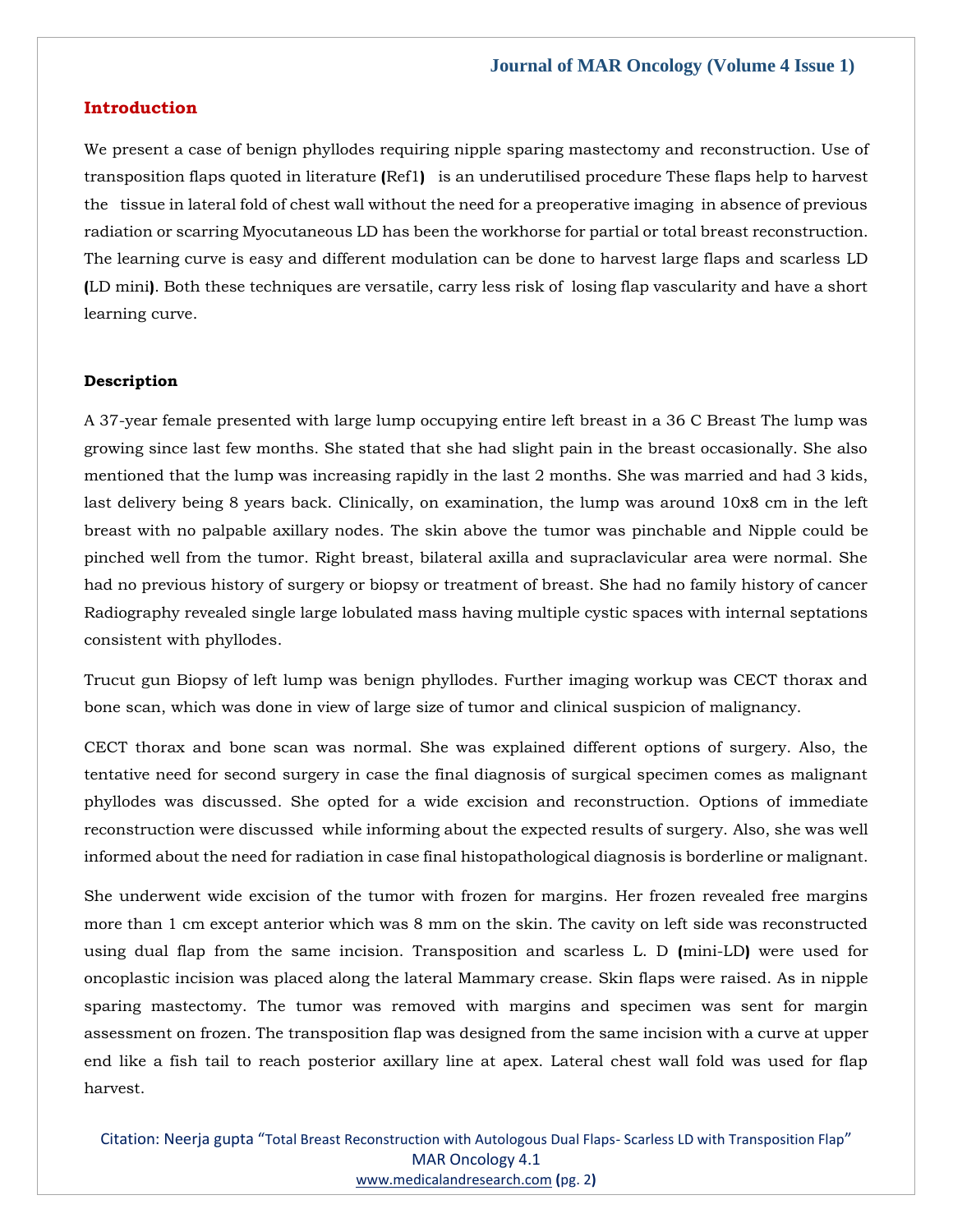The base of incision **(**inframammary crease was the rich area of vascular supply from perforators. Also, the dermal supply holds the flap vascularity **(**1**)**

No Doppler or other modality was used for the harvest of the flap. The lateral extent was the posterior axillary line to avoid injury to TDAP perforator. However, future use of LTAP is obviated because the incision crosses the midaxillary line at 4th intercostal space where the LTAP perforator is usually found.

The same incision was used to raise the scarless LD hence sparing the Skin of the back.

The flap was not detached from the insertion of LD at humerus, but rotated after its distal detachment to be allowed to fill the extirpated area. The length of mini-LD harvested was 12 cm before in setting. More than 70 percent of extirpated breast volume was attained by transposition flap and rest 30 percent by scarless LD There was no residual deficit after reconstruction.

Indocyanine Green **(**ICG**)** was used to ascertain the vascularity of flap. And suture line the surgical duration was 5 hours. Flap harvest time was 30 minutes for each of the two' flaps approximately.

She resumed her daily activity after discharge and her social life after 10 days of surgery after the drain removal. Minor seroma occurred at LD site that settled without intervention.

Her final HPE was left phyllodes **(**benign**)** with clear. The tumor measured 10.5x10 cm x6 cm. All margins were more than 1 cm except anterior margin which was 8 mm with skin anteriorly.

Three breast surgeons reviewed the postoperative pictures and were shared the modified Harvard cosmetic score on aesthetic outcomes. Two scored very good and one excellent on the aesthetic results BCT version- 2 questionnaire was shared with the patient to assess her psychosocial outcomes after surgery and satisfaction with the new operated breasts She scored 87 percent on psychosocial.

**(**48/50**)** and 82 percent on satisfaction with the breasts **(**57/60**)**

Her score for physical wellbeing **(**chest wall**)** was 100 percent **(**30/30**)** and impact on work 90% **(**31/32**)**

#### **Discussion**

This case report reinforces the practical application of transposition flaps which can be used as a combination with scarless LD The procedure is simple, not bound with preoperative Doppler or other equipment and brings down the complications related to LD.ICG was used to establish that the vascularity of the transposition flap is well maintained when it reaches no farther the posterior axillary line.

Phyllodes tumor of the breast is a rare entity. Most cases present as large tumors and need evaluation to classify according to WHO classification. Staging by CECT Thorax and Bone scan needs to be done if phyllodes is malignant, however preoperative determination is difficult and challenging.

Citation: Neerja gupta "Total Breast Reconstruction with Autologous Dual Flaps- Scarless LD with Transposition Flap" MAR Oncology 4.1 [www.medicalandresearch.com](http://www.medicalandresearch.com/) **(**pg. 3**)**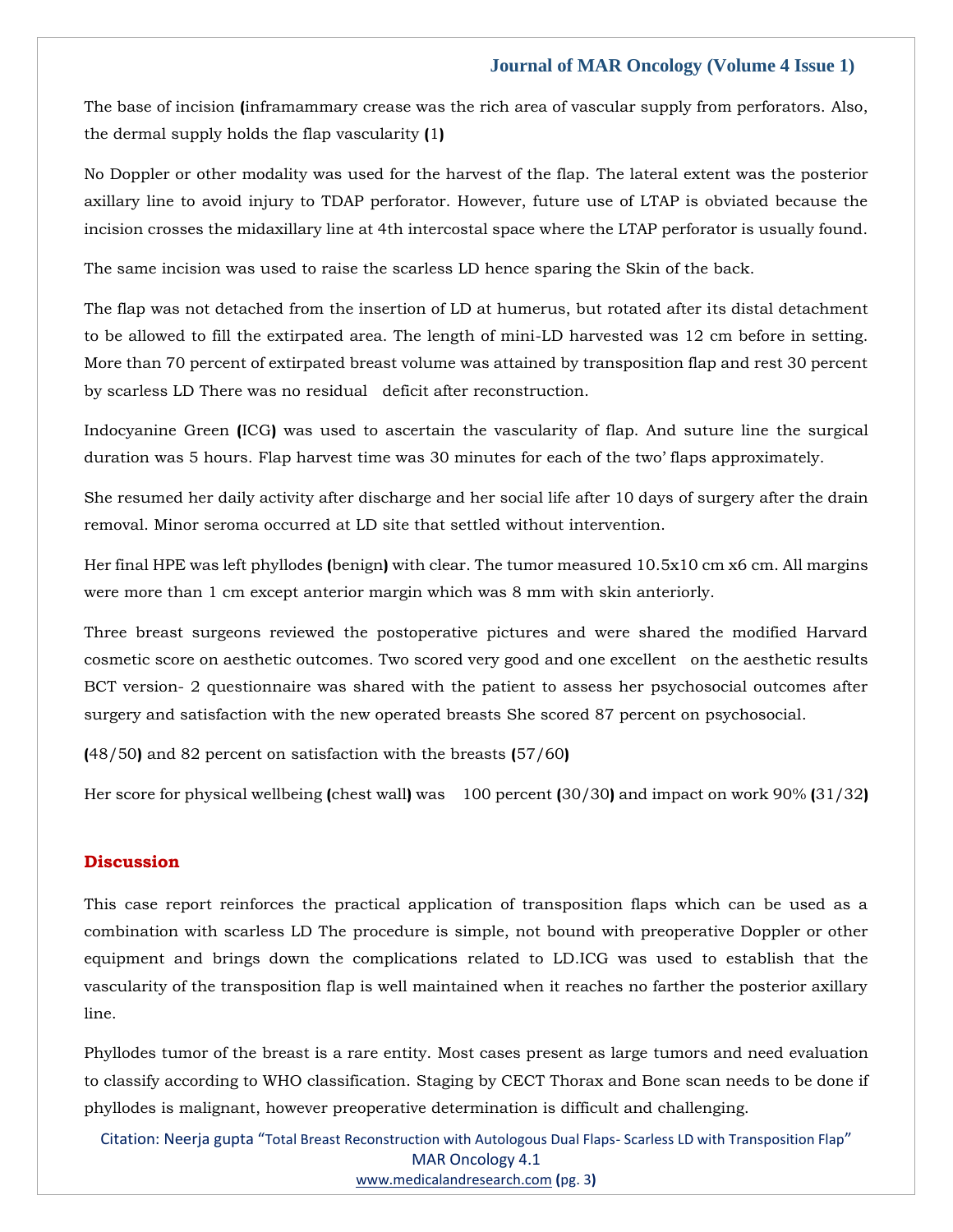In a study by Yazid **(**7**)** on 443 patients, he concluded that margins were found to be independent factors of overall survival.

Recent MD. Anderson guidelines suggest no margin revision for benign non recurrent phyllodes.

The final treatment plan for the reconstruction for phyllodes depends on the final histological diagnosis

For large tumors, it is essential to rule out the malignant component in histology. Also, it is essential to rule out recurrence by history as margin of 1 cm or more and radiation would be essential as a part of treatment for a recurrent phyllodes.

Transposition flaps are based on dermal supply and rich perforator vascular supply at inframammary crease. **(**1**)** The largest extent in oblique direction is posterior axillary line, where the flap stops to preserve the perforator from TDAP, Also, the flap width depends on donor site availablity evaluated on pinch test.

L.D myocutaneous flaps have been used as a versatile option for autologous reconstruction; however, harvesting of large flaps result in poor donor wound healing due to tension on dermal supply and persistent seromas .Seromas are related to large size of LD flaps, whether traditional or scarless. In a study by Mina Youssef, he reported seroma in all his patients. In the study by Maitani, Kosuke **(**5**)**,total Breast reconstruction was done. Seroma did not bother the patient or surgeon partly because the flap volume was lesser and fat augmentation was used to supplement the LD muscle The procedure was carried out in a single stage, which is an advantage over staged procedures. Mini LD has been used in partial breast defects as large as 150 gm by Dr Rainsbury **(**6**)** for coverage of implants as a replacement for acellular dermal Matrix **(**3**)**

Mini LD is an alternative option to reconstruct 20-30 percent of breast defects without a scar on the back. It is based on thoraco dorsal pedicle as vascular supply The flap length can be assessed measuring the distance from Apex to the distal point of defect.

An extra length of 3-5 cm is raised for the muscle shrinking after the harvest. The flap can be left attached to the vascular pedicle only for greater mobility and reach.

Both transposition and LD tolerate radiation with minimal fat necrosis. Radiation was not a part of treatment plan in this patient being benign phyllodes on Final histopathology and being non recurrent on history.

If second surgery is anticipated in phyllodes. use of Latissimus dorsi muscle is discouraged in first attempt to spare for future reconstruction Meeting patient expectations on cosmesis is challenging and hence a single or dual staged approach is based on case selection, largely on Final histological type.

Aesthetic surgery related factors and psychosocial factors are high contributors of quality-of-life Patient symptoms carry equal validity as any other variables.

Citation: Neerja gupta "Total Breast Reconstruction with Autologous Dual Flaps- Scarless LD with Transposition Flap" MAR Oncology 4.1 [www.medicalandresearch.com](http://www.medicalandresearch.com/) **(**pg. 4**)**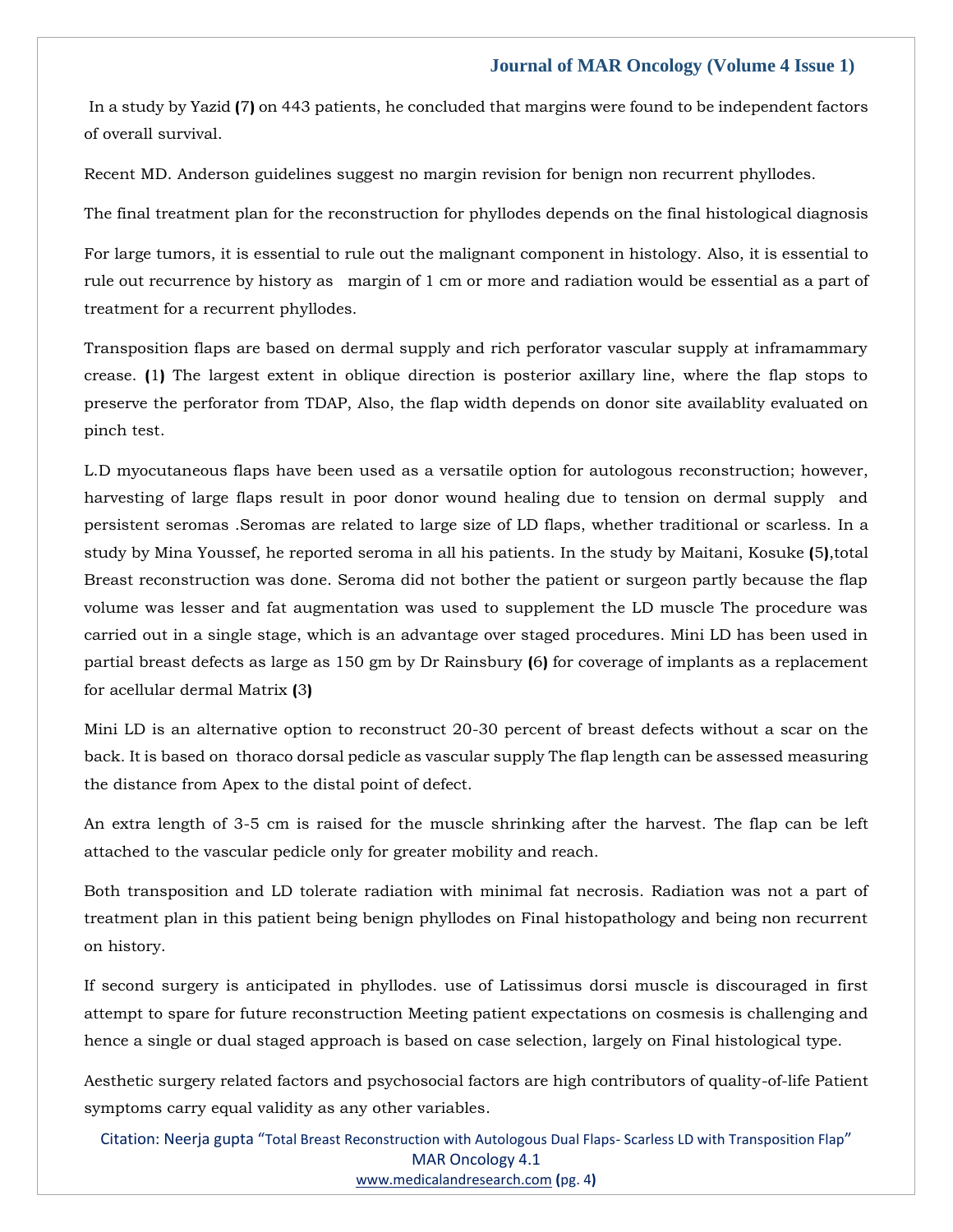Breast cosmesis is aimed at restoration of breast cone, projection and ptosis. Use of autologous tissue for reconstruction is well tolerated, acceptable, radiation compliant and has better outcomes as compared to alloplastic method The aims of replacement are good aesthetics, patient satisfaction, minimal donor site morbidity, short hospitalization, faster recovery and return to daily activities.

Psychosocial factors, satisfaction with outcomes, sexual and physical wellbeing are contributory towards quality-of-life post procedure. These can be assessed with the validated licensure questionnaire **(**BCT version-2**)**.

The risk factors for lower scores on satisfaction with breast include patient psychosocial well-being, type of incision and BMI **(**2**)** Overview of literature shows that the physical well-being decreased but satisfaction with breasts increased over a period of follow up of one year.



**Figure 1**



Citation: Neerja gupta "Total Breast Reconstruction with Autologous Dual Flaps- Scarless LD with Transposition Flap" MAR Oncology 4.1 [www.medicalandresearch.com](http://www.medicalandresearch.com/) **(**pg. 5**)**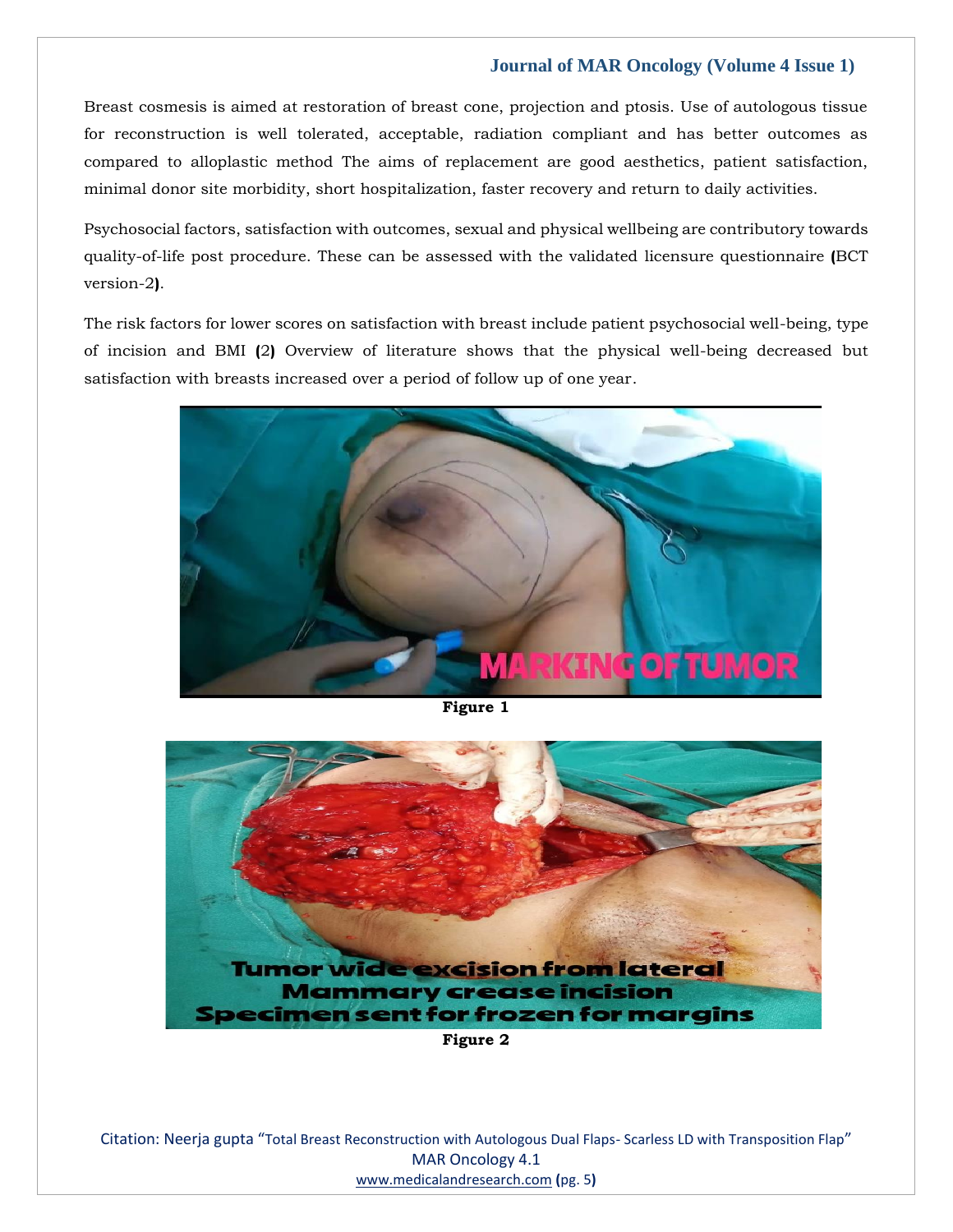

# **Tumor delivery from lateral Mammary** crease and the skin envelope over it



Citation: Neerja gupta "Total Breast Reconstruction with Autologous Dual Flaps- Scarless LD with Transposition Flap" MAR Oncology 4.1 [www.medicalandresearch.com](http://www.medicalandresearch.com/) **(**pg. 6**)**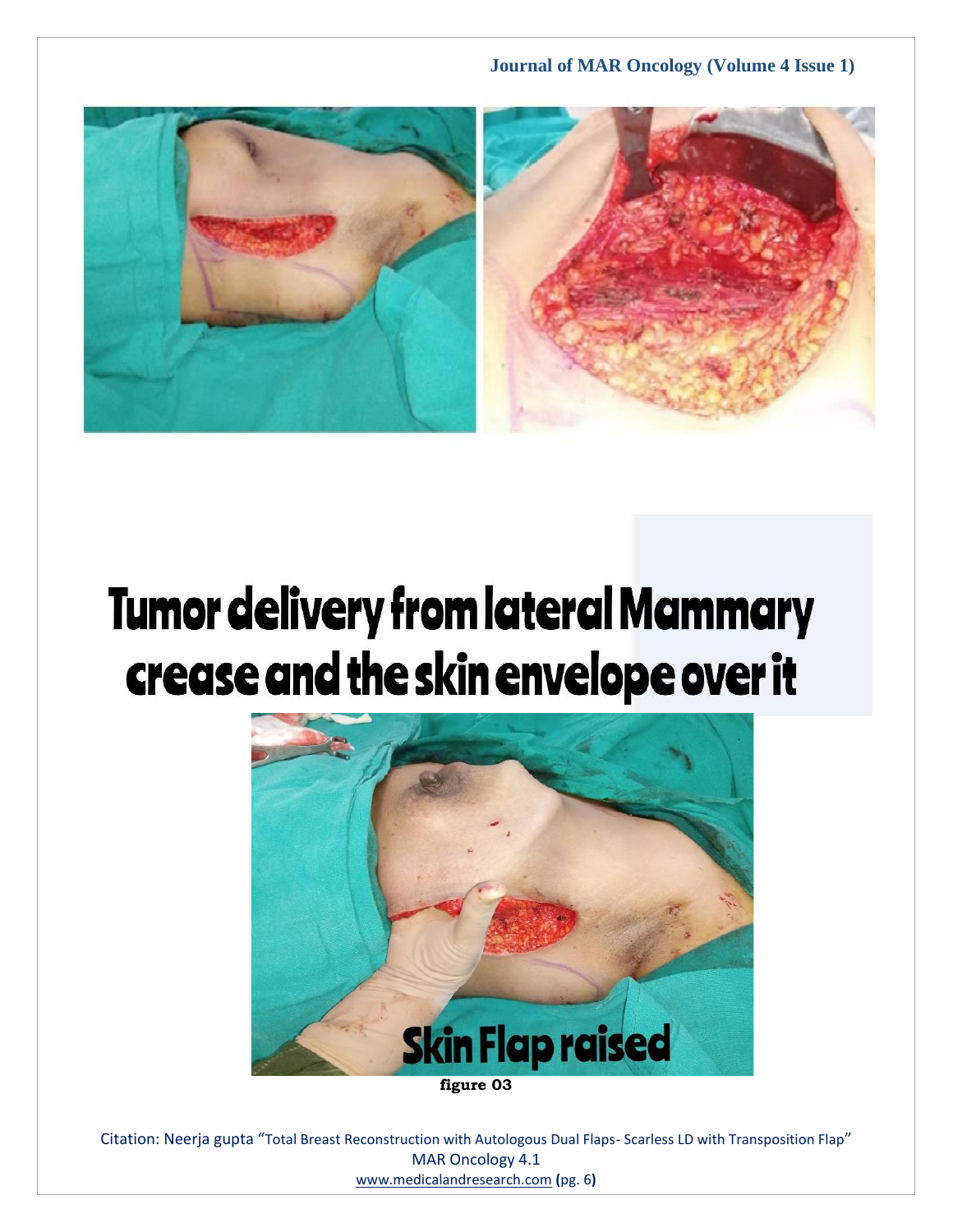## **Transposition flap raised from the** same incision extending to posterior axillary line making a Y

**Figure 04**



**Figure 05**

Citation: Neerja gupta "Total Breast Reconstruction with Autologous Dual Flaps- Scarless LD with Transposition Flap" MAR Oncology 4.1 [www.medicalandresearch.com](http://www.medicalandresearch.com/) **(**pg. 7**)**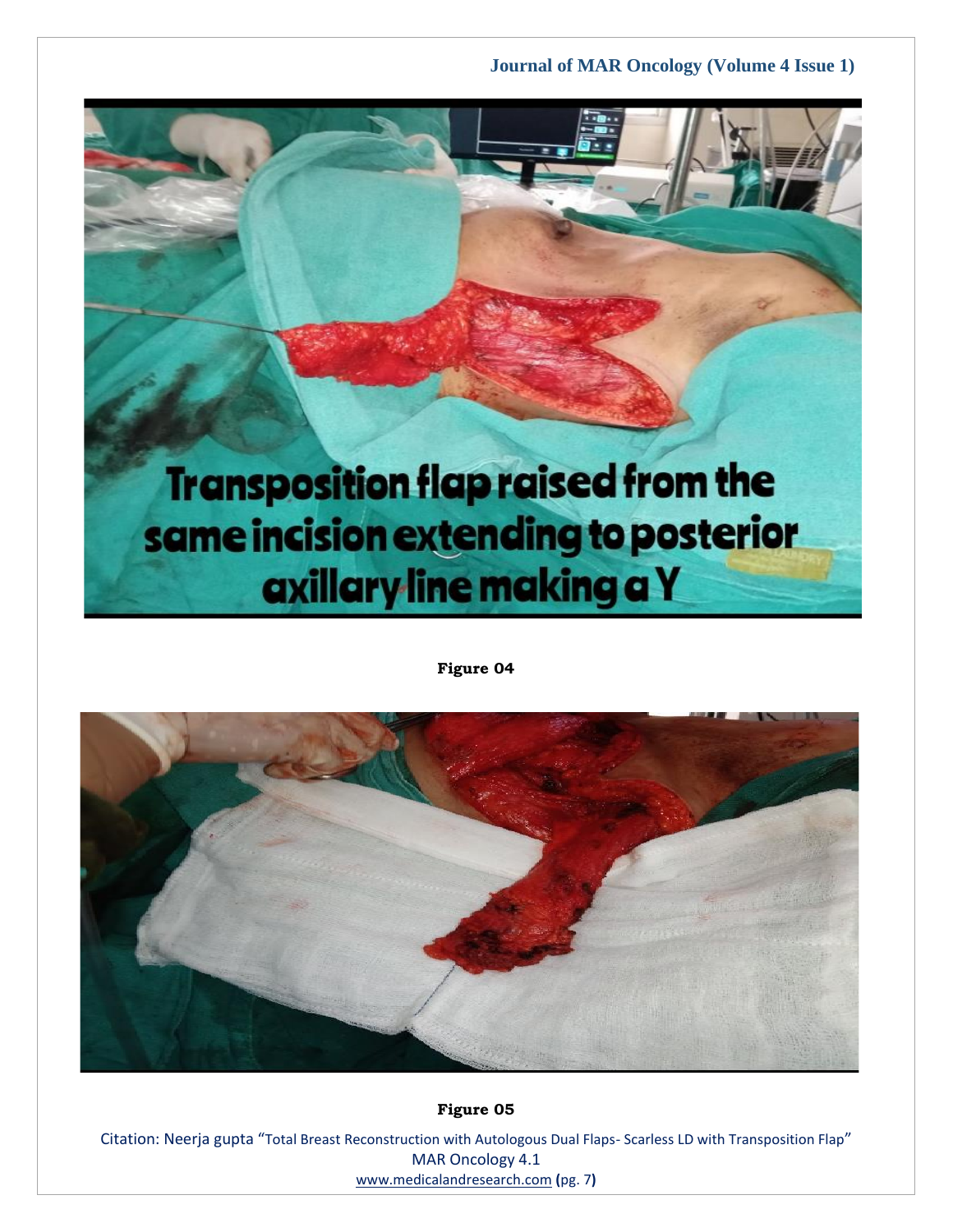

**Figure 06** Final In setting of Both Flaps



Citation: Neerja gupta "Total Breast Reconstruction with Autologous Dual Flaps- Scarless LD with Transposition Flap" MAR Oncology 4.1 [www.medicalandresearch.com](http://www.medicalandresearch.com/) **(**pg. 8**)**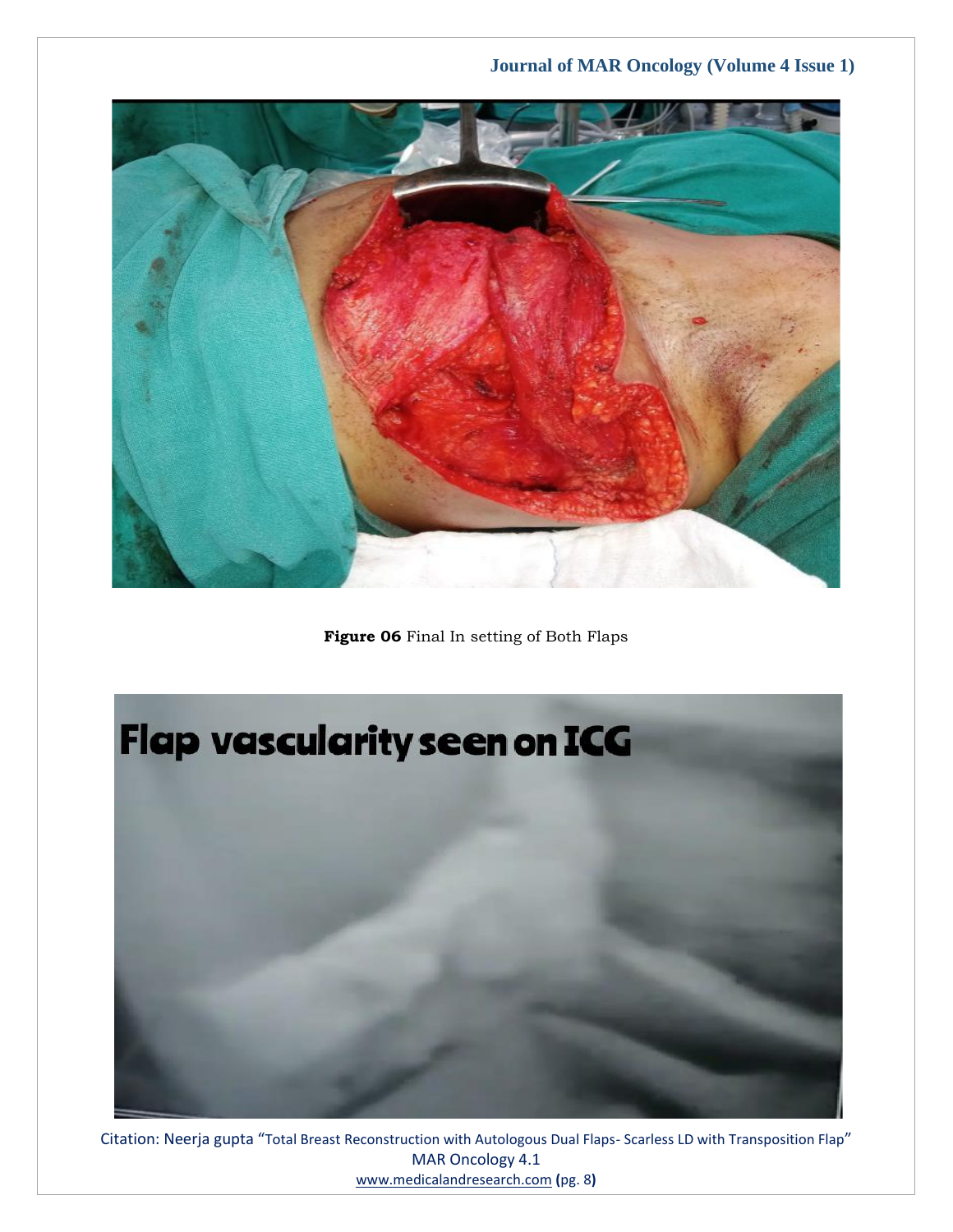

Figure 7. DAY 1. Post op



**Figure 8** First post op day

Citation: Neerja gupta "Total Breast Reconstruction with Autologous Dual Flaps- Scarless LD with Transposition Flap" MAR Oncology 4.1 [www.medicalandresearch.com](http://www.medicalandresearch.com/) **(**pg. 9**)**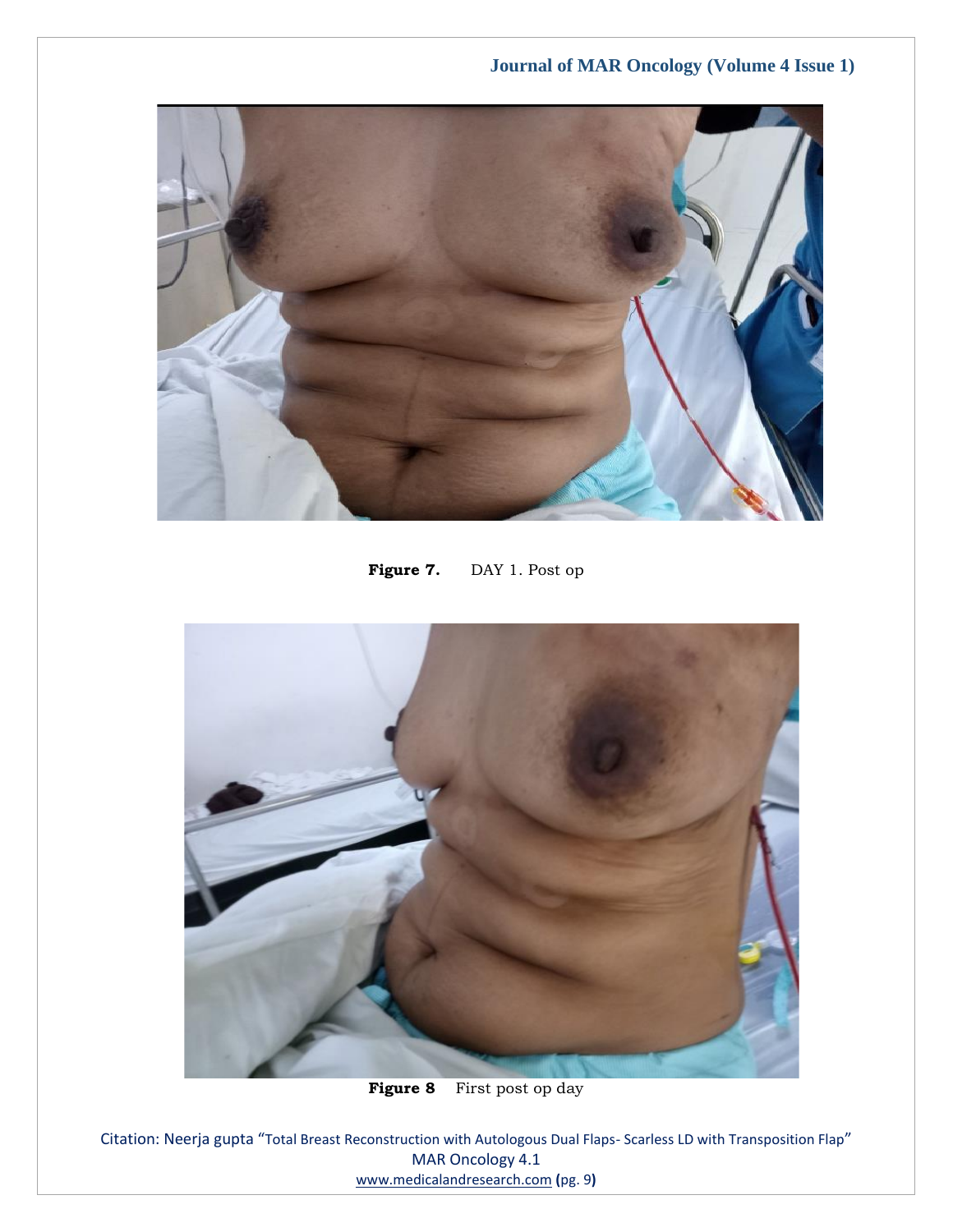

**Figure 9** – small seroma – resolved without intervention

#### **Conclusion**

With increasing use of autologous flaps for breast defects, the return to activity has improved.The wide options of flaps available has made the task of a breast surgeon easier Case selection based on all criteria helps to choose the right one

#### **References**

[1. Transposition flap for the oncoplastic reconstruction of outer quadrant breast defects Shalaka Joshi](https://www.google.com/search?q=Transposition+flap+for+the+oncoplastic+reconstruction+of+outer+quadrant+breast+defects+Shalaka+Joshi+&sxsrf=ALiCzsar0ypG5lxAqkS6r7IR39PAJAkCFg%3A1653558324566&ei=NEyPYoyNIq-12roPud2m4Aw&ved=0ahUKEwiM97Pk8Pz3AhWvmlYBHbmuCcwQ4dUDCA4&oq=Transposition+flap+for+the+oncoplastic+reconstruction+of+outer+quadrant+breast+defects+Shalaka+Joshi+&gs_lcp=Cgdnd3Mtd2l6EAwyBwgjEOoCECcyBwgjEOoCECcyBwgjEOoCECcyBwgjEOoCECcyBwgjEOoCECcyBwgjEOoCECcyBwgjEOoCECcyBwgjEOoCECcyBwgjEOoCECcyBwgjEOoCECdKBAhBGABKBAhGGABQhwJYhwJg-QZoAXAAeACAAQCIAQCSAQCYAQCgAQGgAQKwAQrAAQE&sclient=gws-wiz)  [et al. J Plast Reconstr Aesthet Surg. 2021 Sep.](https://www.google.com/search?q=Transposition+flap+for+the+oncoplastic+reconstruction+of+outer+quadrant+breast+defects+Shalaka+Joshi+&sxsrf=ALiCzsar0ypG5lxAqkS6r7IR39PAJAkCFg%3A1653558324566&ei=NEyPYoyNIq-12roPud2m4Aw&ved=0ahUKEwiM97Pk8Pz3AhWvmlYBHbmuCcwQ4dUDCA4&oq=Transposition+flap+for+the+oncoplastic+reconstruction+of+outer+quadrant+breast+defects+Shalaka+Joshi+&gs_lcp=Cgdnd3Mtd2l6EAwyBwgjEOoCECcyBwgjEOoCECcyBwgjEOoCECcyBwgjEOoCECcyBwgjEOoCECcyBwgjEOoCECcyBwgjEOoCECcyBwgjEOoCECcyBwgjEOoCECcyBwgjEOoCECdKBAhBGABKBAhGGABQhwJYhwJg-QZoAXAAeACAAQCIAQCSAQCYAQCgAQGgAQKwAQrAAQE&sclient=gws-wiz)

[2. Long-Term Patient Satisfaction and Quality of Life After Breast-Conserving Therapy: A Prospective](https://www.google.com/search?q=Long-Term+Patient+Satisfaction+and+Quality+of+Life+After+Breast-Conserving+Therapy&sxsrf=ALiCzsaFp9iMRhQk6BPHwUUVwdlVrsydfw%3A1653561244778&ei=nFePYvaDL92z2roP3eSrqAo&ved=0ahUKEwj2we_U-_z3AhXdmVYBHV3yCqUQ4dUDCA4&oq=Long-Term+Patient+Satisfaction+and+Quality+of+Life+After+Breast-Conserving+Therapy&gs_lcp=Cgdnd3Mtd2l6EAw6BwgjEOoCECdKBAhBGABKBAhGGABQyAFYyAFg0gRoAXAAeACAAXqIAXqSAQMwLjGYAQCgAQGgAQKwAQrAAQE&sclient=gws-wiz)  [Study Using the BREAST-Q Annals of Surgical Oncology volume 28, pages8742](https://www.google.com/search?q=Long-Term+Patient+Satisfaction+and+Quality+of+Life+After+Breast-Conserving+Therapy&sxsrf=ALiCzsaFp9iMRhQk6BPHwUUVwdlVrsydfw%3A1653561244778&ei=nFePYvaDL92z2roP3eSrqAo&ved=0ahUKEwj2we_U-_z3AhXdmVYBHV3yCqUQ4dUDCA4&oq=Long-Term+Patient+Satisfaction+and+Quality+of+Life+After+Breast-Conserving+Therapy&gs_lcp=Cgdnd3Mtd2l6EAw6BwgjEOoCECdKBAhBGABKBAhGGABQyAFYyAFg0gRoAXAAeACAAXqIAXqSAQMwLjGYAQCgAQGgAQKwAQrAAQE&sclient=gws-wiz)–8751 **(**2021

[3. The Use of Latissimus Dorsi Mini-Flap in Partial Breast Reconstruction Maher H. Ibraheem1, Mina](https://www.google.com/search?q=The+Use+of+Latissimus+Dorsi+Mini-Flap+in+Partial+Breast+Reconstruction+Maher+&sxsrf=ALiCzsYhDQbmFFSlVKIt6N1_bF4eOpUxvg%3A1653561265651&ei=sVePYvCVJ_Dq2roPkceG-AQ&ved=0ahUKEwiwsune-_z3AhVwtVYBHZGjAU8Q4dUDCA4&oq=The+Use+of+Latissimus+Dorsi+Mini-Flap+in+Partial+Breast+Reconstruction+Maher+&gs_lcp=Cgdnd3Mtd2l6EAw6BwgjEOoCECdKBAhBGABKBAhGGABQ_gJY_gJg-AVoAXAAeACAAYIBiAGCAZIBAzAuMZgBAKABAaABArABCsABAQ&sclient=gws-wiz)  [MG Youssef1,2, Youhanna Abdalla3, Rimoun Boutrus4, Amr Farouk5, Ahmed Morsi6](https://www.google.com/search?q=The+Use+of+Latissimus+Dorsi+Mini-Flap+in+Partial+Breast+Reconstruction+Maher+&sxsrf=ALiCzsYhDQbmFFSlVKIt6N1_bF4eOpUxvg%3A1653561265651&ei=sVePYvCVJ_Dq2roPkceG-AQ&ved=0ahUKEwiwsune-_z3AhVwtVYBHZGjAU8Q4dUDCA4&oq=The+Use+of+Latissimus+Dorsi+Mini-Flap+in+Partial+Breast+Reconstruction+Maher+&gs_lcp=Cgdnd3Mtd2l6EAw6BwgjEOoCECdKBAhBGABKBAhGGABQ_gJY_gJg-AVoAXAAeACAAYIBiAGCAZIBAzAuMZgBAKABAaABArABCsABAQ&sclient=gws-wiz)

Citation: Neerja gupta "Total Breast Reconstruction with Autologous Dual Flaps- Scarless LD with Transposition Flap" MAR Oncology 4.1 [www.medicalandresearch.com](http://www.medicalandresearch.com/) **(**pg. 10**)**